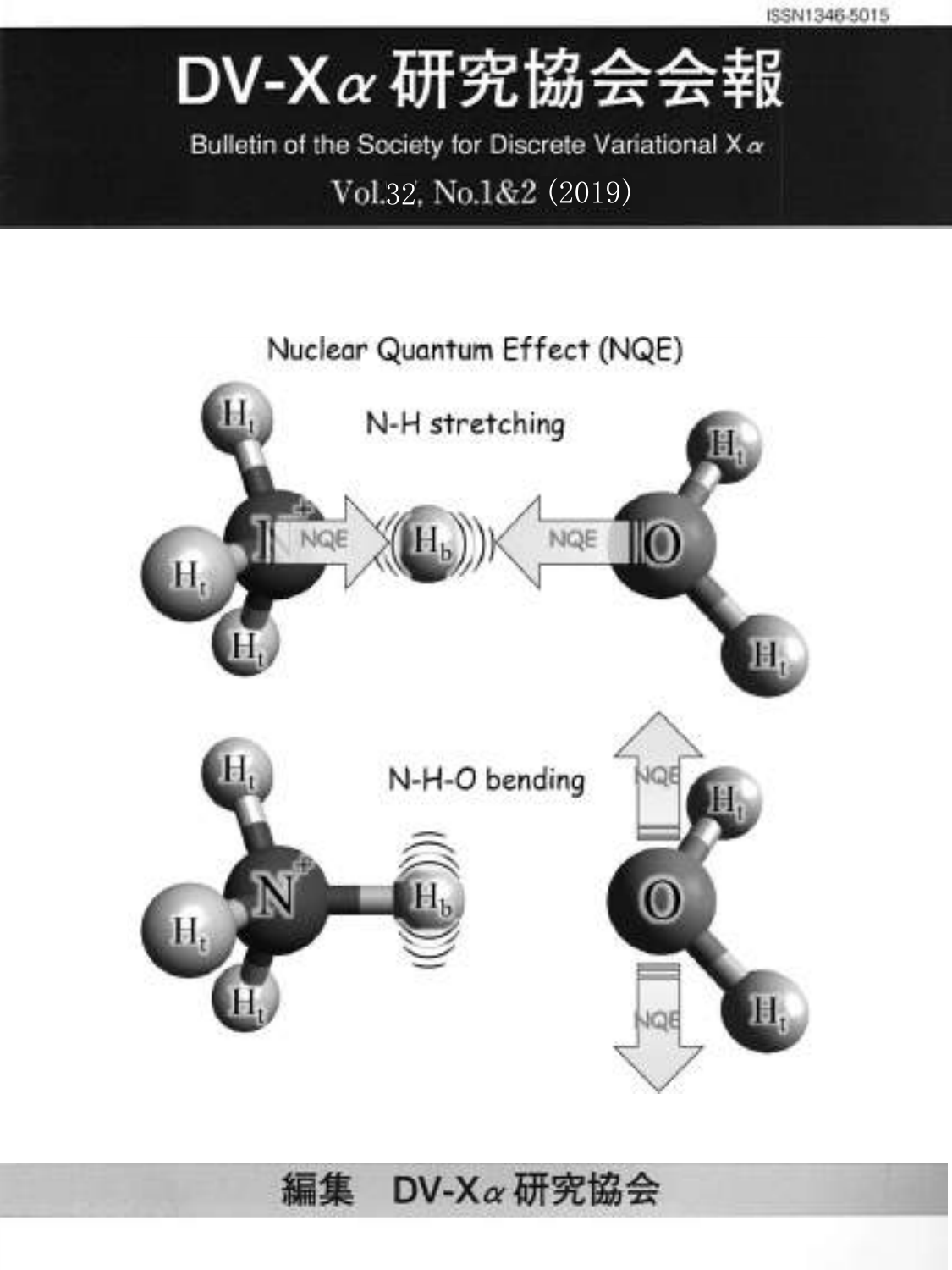## DV-Xα 研究会会報

Bulletin of the Society for Discrete Variational  $\mathbf{X}\alpha$ 

### Vol. 32, No. 1&2 (2019)

#### 目次

| 2019 年度 DV-Xα 研究協会・表彰委員会活動報告 表彰委員会委員長・・・・中川 克己・・                    | $\mathbf{1}$   |
|---------------------------------------------------------------------|----------------|
| ・・・第 14 回 DV-Xα 研究協会学術賞 ・・・・・・・・・・・・・・・・栗崎<br>敏··                   | $\overline{3}$ |
| $\cdots$ 第24回 DV-Xa研究協会奨励賞 $\cdots$ 桑畑 和明                           | 10             |
| 第 32 回 DV-Xα 研究会 報告書                                                |                |
| ・・・ICDM 2019 (第 32 回 DV-Xα 研究会)実施報告書・・・・・・・・・ Mega Novita・・         | 17             |
|                                                                     | 26             |
| <u>・・・参加者名簿・・・・・・・・・・・・・・・・・・・・・・・・・・・・・・・・・・・</u>                  | 38             |
|                                                                     | 40             |
| 研究協会活動報告                                                            |                |
| ・・・2019 年度 DV-Xα 研究協会総会および合同会議報告書・・・・・・・・・・・・・・                     | 41             |
| ···2019-2021 年度 DV-Xα 研究協会役員名簿 (別紙1) ···············                | 43             |
| ・・・ICDM の開催(別紙2) ・・・・・・・・・・・・・・・・・・・・・・・・・・・                        | 44             |
| $\cdots$ 2018 年度 DV-Xα 研究協会収支決算報告書 (別紙3) $\cdots$ · · · · · · · · · | 45             |
| ・・・2019 年度 DV-Xα 研究協会予算 (別紙4) · · · · · · · · · · · · · · · · ·     | 47             |
| ・・・2005~2020 年度の研究会 (予定を含む) (別紙5)・・・・・・・・・・・・・・・                    | 49             |
| ・・・DV-Xα研究会賛助会員の募集/賛助会員名簿・・・・・・・・・・・・・・・・・・                         | 50             |
| ・・・会員募集、入会申し込み書、学生会員へのお願い、事務局より・・・・・・・・・・・                          | 52             |
| 裏表紙<br>編集後記                                                         |                |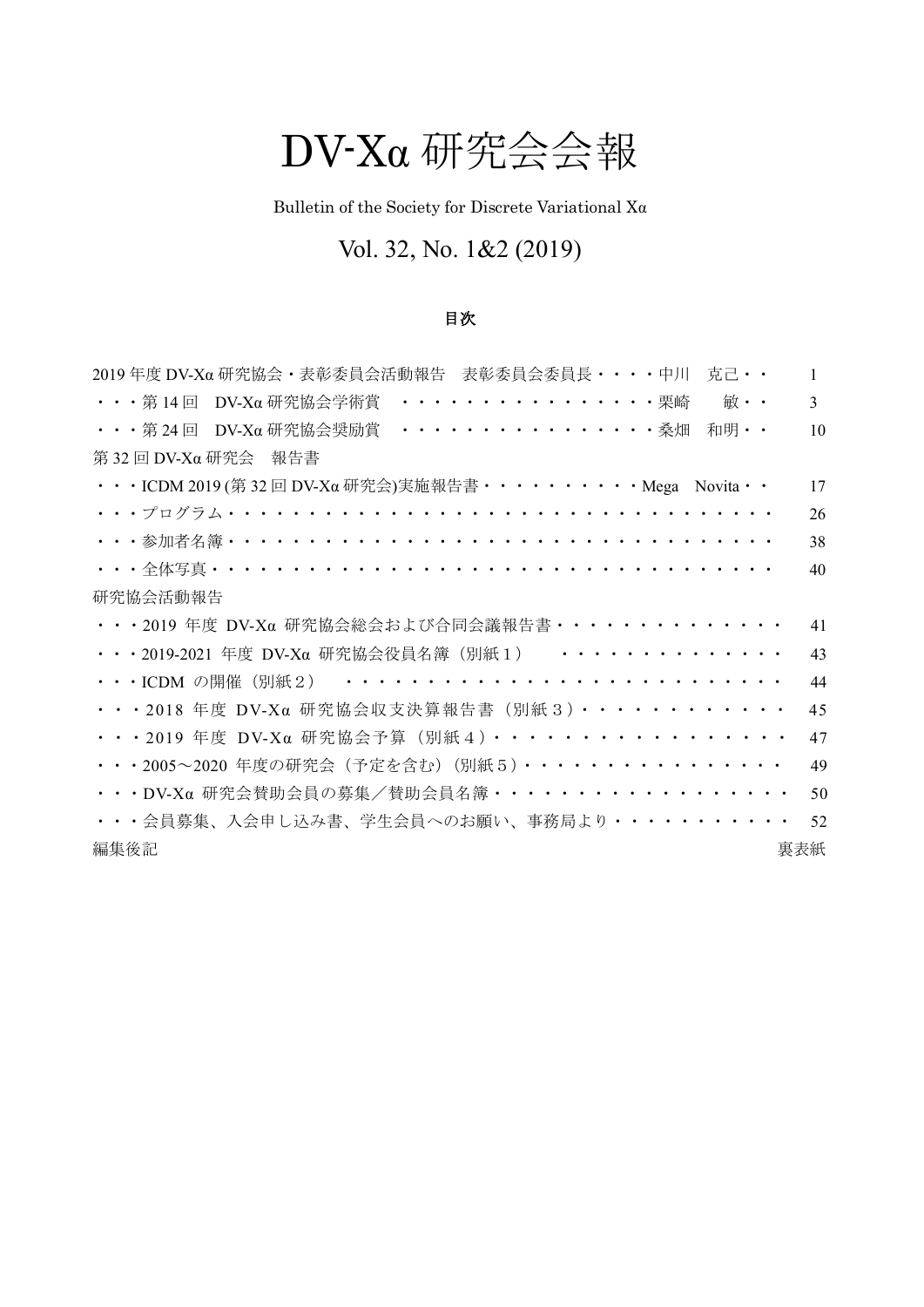| <b>Conference Day 1: September 2, 2019</b> |                                                                                                            |
|--------------------------------------------|------------------------------------------------------------------------------------------------------------|
| 08:00-09:00                                | Registration                                                                                               |
| 09:00-09:15                                | <b>Welcoming Speech</b>                                                                                    |
|                                            | Mega Novita, S.Si., M.Si., M.Nat.Sc., Ph.D (Chairperson of                                                 |
|                                            | ICDM 2019, Universitas PGRI Semarang, Indonesia)                                                           |
| 09:15-11:00                                | <b>Lecture Session 1</b>                                                                                   |
|                                            | Moderator: Prof. Jun Onoe (Nagoya University, Japan)                                                       |
|                                            | <b>ABS-5 (Keynote Speaker)</b>                                                                             |
| 09:15-10:00                                | Supramolecular Rare Sugar                                                                                  |
|                                            | Prof. Tomohiko Ishii                                                                                       |
|                                            | Kagawa University, Japan                                                                                   |
| 10:00-10:15                                | <b>Coffee Break</b>                                                                                        |
|                                            | <b>ABS-42 (Keynote Speaker)</b>                                                                            |
|                                            | Microscopic crystal field effects in impurity centers formed                                               |
| $10:15 - 11:00$                            | by the transition metal ions                                                                               |
|                                            | Prof. Mikhail G. Brik                                                                                      |
|                                            | University of Tartu, Estonia                                                                               |
|                                            | <b>Lecture Session 2</b>                                                                                   |
| 11:00-12:00                                | Moderator: Dr. Retno Ambarwati (Universitas 17 Agustus                                                     |
|                                            | 1945 Semarang Indonesia)                                                                                   |
|                                            | <b>ABS-3 (Invited Speaker)</b>                                                                             |
|                                            | Sorption characteristics of ferrocyanide nanoparticles to                                                  |
|                                            | metal ions in nitric acid solution for development of                                                      |
| 11:00-11:20                                | vitrification processes of high level radioactive nuclear                                                  |
|                                            | wastes                                                                                                     |
|                                            | J. Onoe <sup>1</sup> , S. Watanabe <sup>1</sup> , M. Harigai <sup>2</sup> , Y. Inaba <sup>2</sup> , and K. |
|                                            | Takeshita <sup>2</sup>                                                                                     |
|                                            | <sup>1</sup> Nagoya University, <sup>2</sup> Tokyo Inst. Technol., Japan                                   |
|                                            | <b>ABS-29 (Invited Speaker)</b>                                                                            |
|                                            | Week Hydrogen Bonding of Polymers Studied by Terahertz                                                     |
| 11:20-11:40                                | and Low-frequency Raman Spectroscopy                                                                       |
|                                            | Prof. Harumi Sato                                                                                          |
|                                            | Kobe University, Japan                                                                                     |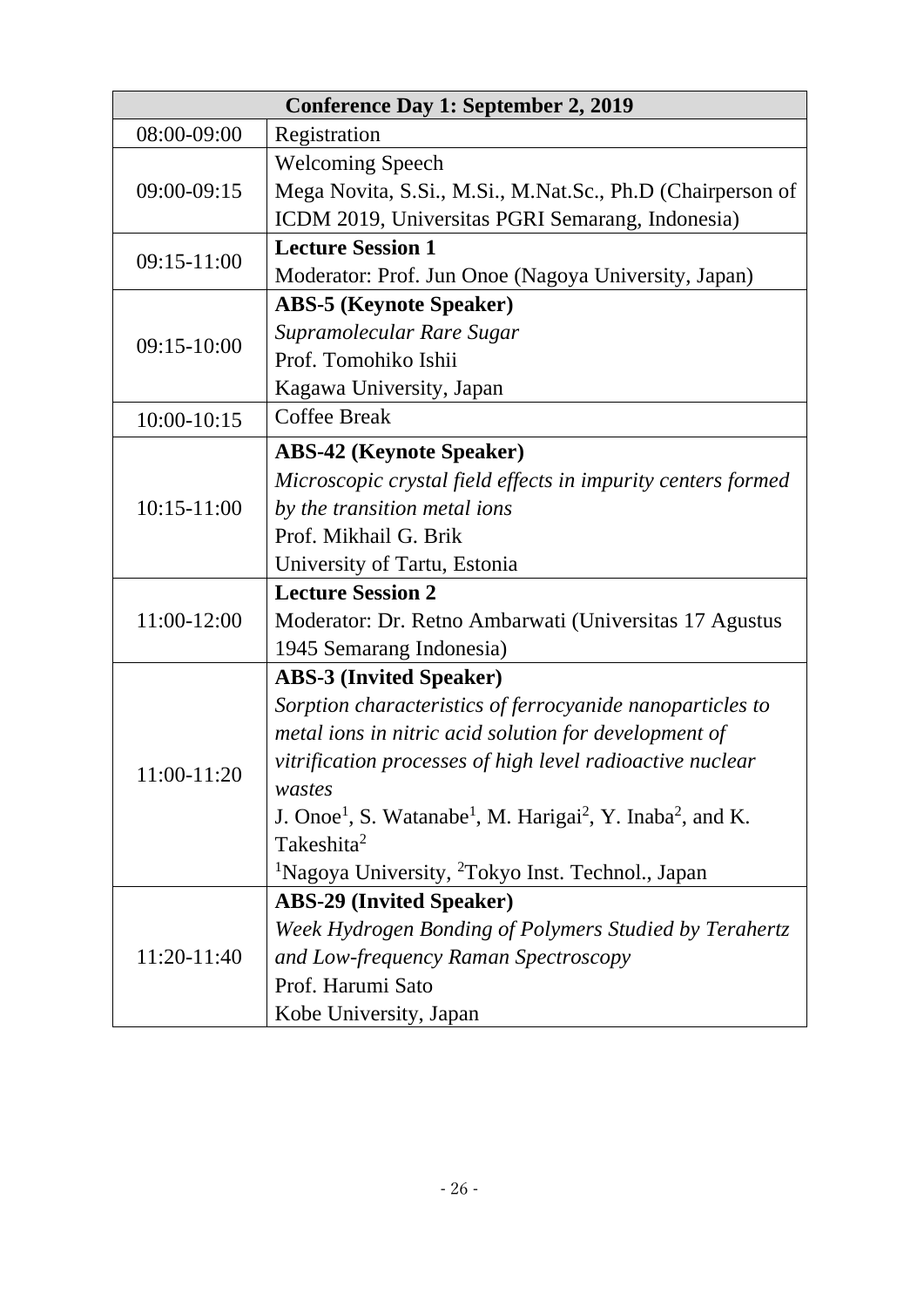|             | <b>ABS-35 (Invited Speaker)</b>                                       |
|-------------|-----------------------------------------------------------------------|
|             | Recent applications of discrete variational multi-electron            |
| 11:40-12:00 | method                                                                |
|             | Prof. Kazuyoshi Ogasawara                                             |
|             | Kwansei Gakuin University, Japan                                      |
| 12:00-13:00 | <b>Lunch Break</b>                                                    |
|             | <b>Poster Session (3 Minutes Presentation)</b>                        |
| 13:00-14:45 | Moderator: Dr. Dyah Nugrahani (Universitas PGRI                       |
|             | Semarang, Indonesia)                                                  |
|             | $ABS-4$                                                               |
|             | Crystal Size Effect in Polaritonic Luminescence from                  |
|             | <b>Atomic Cryocrystals</b>                                            |
|             | Alexander Ogurtsov, Olga Bliznjuk, Nataliia Masalitina                |
|             | National Technical University "KhPI"                                  |
|             | Ukraine                                                               |
|             | ABS-9                                                                 |
|             | Prediction of $4f2 \rightarrow 4f15d1$ transition energy of Pr3+ in   |
|             | fluorides based on first-principles calculations and                  |
|             | machine learning                                                      |
|             | Hayato Obata, Kazuyoshi Ogasawara                                     |
|             | Kwansei Gakuin University, Japan                                      |
|             | <b>ABS-10</b>                                                         |
|             | Optimization of first-principles calculation conditions of            |
|             | multiplet energies in $Fe3 +$ and $Co3 +$ in $\alpha$ -Al2O3          |
|             | Judo Fusamoto, Kazuyoshi Ogasawara                                    |
|             | Kwansei Gakuin University, Japan                                      |
|             | $ABS-12$                                                              |
|             | Prediction of $4f7 \rightarrow 4f65d1$ transition energies of Eu2+ in |
|             | oxides based on first-principles calculations and machine             |
|             | learning                                                              |
|             | Hiroyuki Hori, Shota Takemura, Kazuyoshi Ogasawara                    |
|             | Kwansei Gakuin University, Japan                                      |
|             | <b>ABS-18</b>                                                         |
|             | Controlling of the Spin State by Jahn-Teller Distortion in            |
|             | Octahedral Hexa- Coordinate Metal Complex                             |
|             | T. Oguma, Y. Huzikawa, D. Tsuneda, Y. Tsutsumi, M.                    |
|             | Nakano, T. Ishii,<br>G. Sakane,                                       |
|             | Kagawa University, Japan                                              |
|             |                                                                       |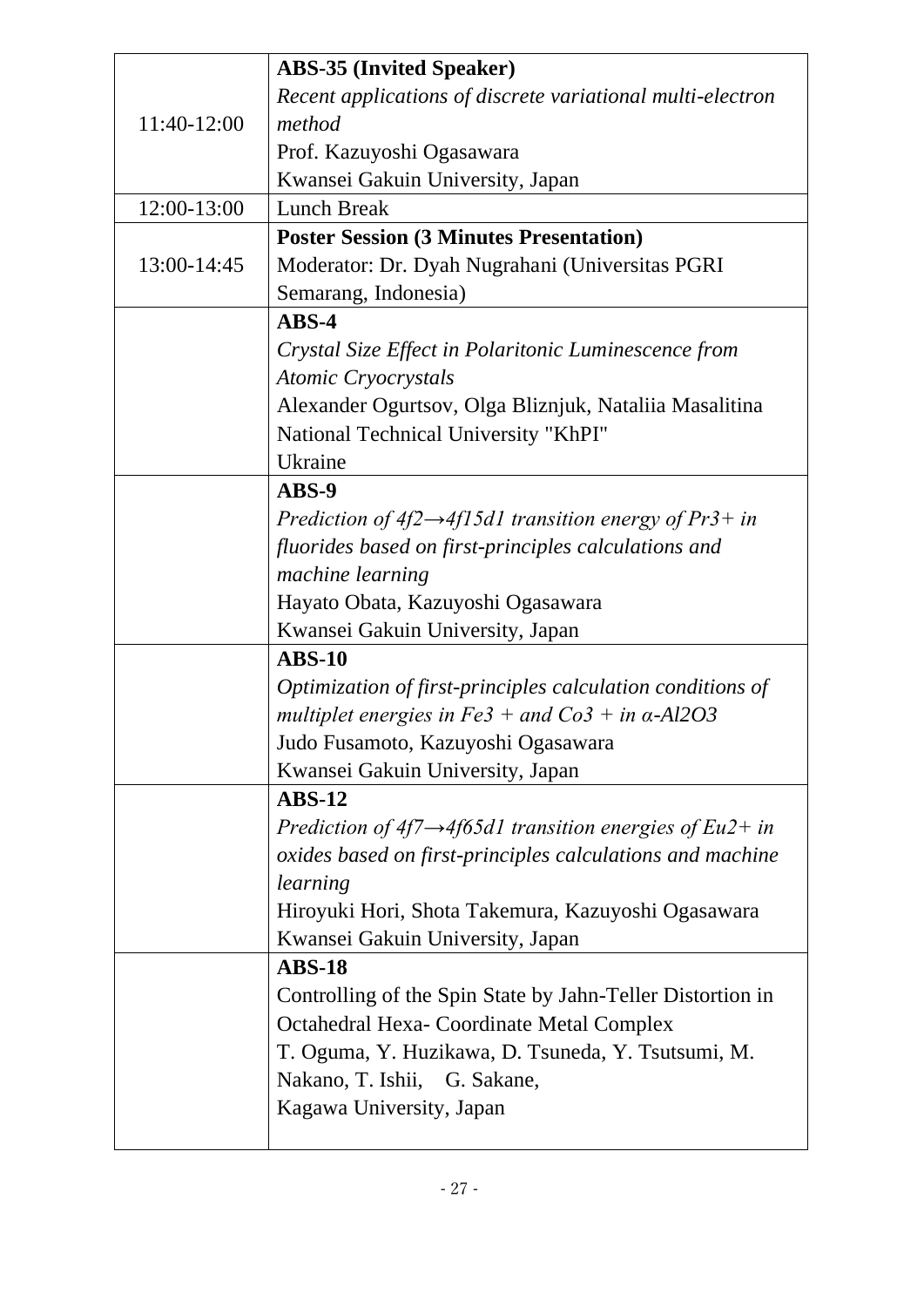| <b>ABS-19</b>                                               |
|-------------------------------------------------------------|
| Single-Crystal X-Ray Structural Analysis and Electronic     |
| <b>Structures Calculation of Rare Sugar</b>                 |
| Bui Quoc Huy, Tomohiko Ishii, Norito Taniguchi, Natsumi     |
| Nagayama, Genta Sakane                                      |
| Kagawa University, Japan                                    |
| $ABS-22$                                                    |
| Prediction of emission energy of $Cr3+$ in oxides based on  |
| first-principles calculations and machine learning          |
| Tsubasa Hori, Kazuyoshi Ogasawara                           |
| Kwansei Gakuin University, Japan                            |
| $ABS-23$                                                    |
| Consideration of Super Atomic Hibrid Orbital in Super       |
| Atom $M@All2$ ( $M = Be$ , Mg, Ca, Sr)                      |
| Teruyuki Toba, Ishii Tomohiko, Syoya Yamasaki, Sakane       |
| Genta                                                       |
| Kagawa University, Japan                                    |
| $ABS-24$                                                    |
| Mechanism of Optical Rotation of Amino Acids Using          |
| <b>Electronic State Calculation</b>                         |
| Shuuichi Katumoto, Manami Mimura, Tomohiko Ishii, and       |
| Genta Sakane                                                |
| Kagawa University, Japan                                    |
| $ABS-25$                                                    |
| Generation of Two-Dimensional Spectrochemical Series in     |
| <b>Tetrahedral Complexes</b>                                |
| Takuhiro Yamamoto, Takeyoshi Oguma, Momoe Nakano,           |
| Akira Tsuneda, Yuki Tsutsumi, Tomohiko Ishii                |
| Kagawa University, Japan                                    |
| $ABS-26$                                                    |
| Effect of Molecular Distortion of Ligand Field Splitting in |
| <b>Five-Coordinated Metal Complex</b>                       |
| Yohiki Fujikawa, Takeyoshi Oguma, Takuhiro Yamamoto,        |
| Yuki Tsutsumi, Dan Tsuneda, Momoe Nakano, Tomohiko          |
| Ishii, Genta Sakane                                         |
|                                                             |
| Kagawa University, Japan                                    |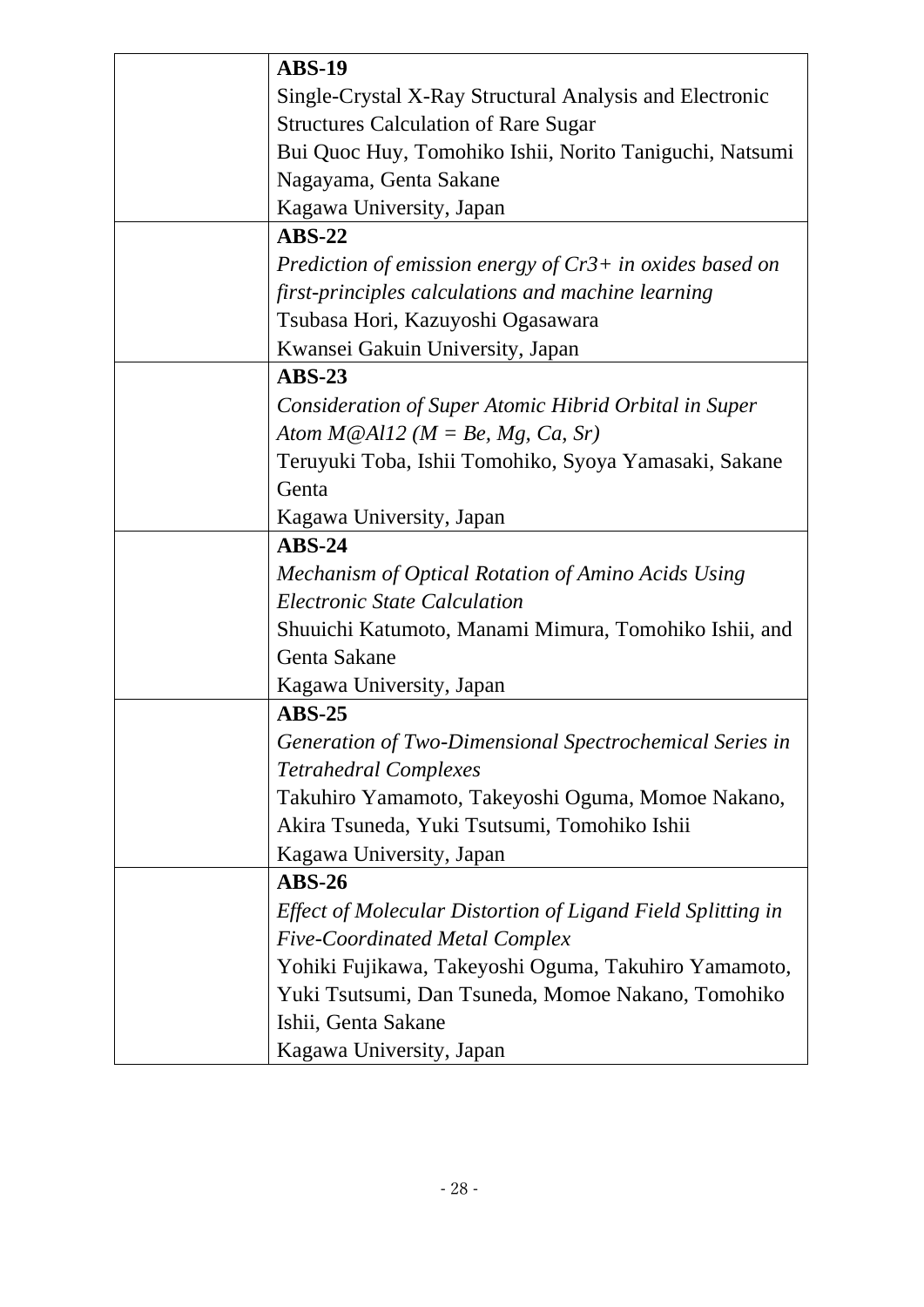|             | $ABS-27$                                                    |
|-------------|-------------------------------------------------------------|
|             | Single crystal X-ray structural analysis of sugar molecules |
|             | and electronic theory                                       |
|             | Norito TANIGUCHI, Tomohiko ISHII, Bui Quoc Huy,             |
|             | Natsumi NAGAYAMA, Genta SAKANE                              |
|             | Kagawa University, Japan                                    |
|             | <b>ABS-31</b>                                               |
|             | Contribution of edge-carbon atoms and non-benzenoid         |
|             | rings in graphitic carbons to $\pi^*$ peak profiles in CK-  |
|             | <b>XANES</b>                                                |
|             | Yasuji Muramatsu and Yuma Hirai                             |
|             | University of Hyogo, Japan                                  |
|             | <b>ABS-48</b>                                               |
|             | Designing Enterprise Architecture in Koperasi Karyawan      |
|             | using TOGAF Architecture Development Method                 |
|             | Noora Qotrun Nada, Setyoningsih Wibowo, Mega Novita         |
|             | Universitas PGRI Semarang, Indonesia                        |
|             | <b>ABS-49</b>                                               |
|             | DECISION SUPPORT SYSTEM MUSEUM AMBASSADOR                   |
|             | <b>USING TOPSIS METHOD</b>                                  |
|             | Setyoningsih Wibowo, Maichifa Ayuning Tyas, Noora           |
|             | Qotrun Nada, Mega Novita                                    |
|             | Universitas PGRI Semarang, Indonesia                        |
|             | <b>ABS-50</b>                                               |
|             | Design of Augmented Reality Game app "IntroME" using        |
|             | <b>ADDIE</b> Model                                          |
|             | Rahmat Robi Waliyansyah, Irfan Nur Ridwan, Khoirul          |
|             | Huda, Febrian Murti Dewanto                                 |
|             | Universitas PGRI Semarang, Indonesia                        |
|             | $ABS-53$                                                    |
|             | DESIGNING ANDROID BASED EDUCATION GAME                      |
|             | AKSARA JAWA USING SHUFFLE RANDOM                            |
|             | <b>ALGORITHM</b>                                            |
|             | Nugroho Dwi Saputro, Tri Ana Romadhani, Febrian Murti       |
|             | Dewanto                                                     |
|             | Universitas PGRI Semarang, Indonesia                        |
| 14:45-15:00 | Coffee break                                                |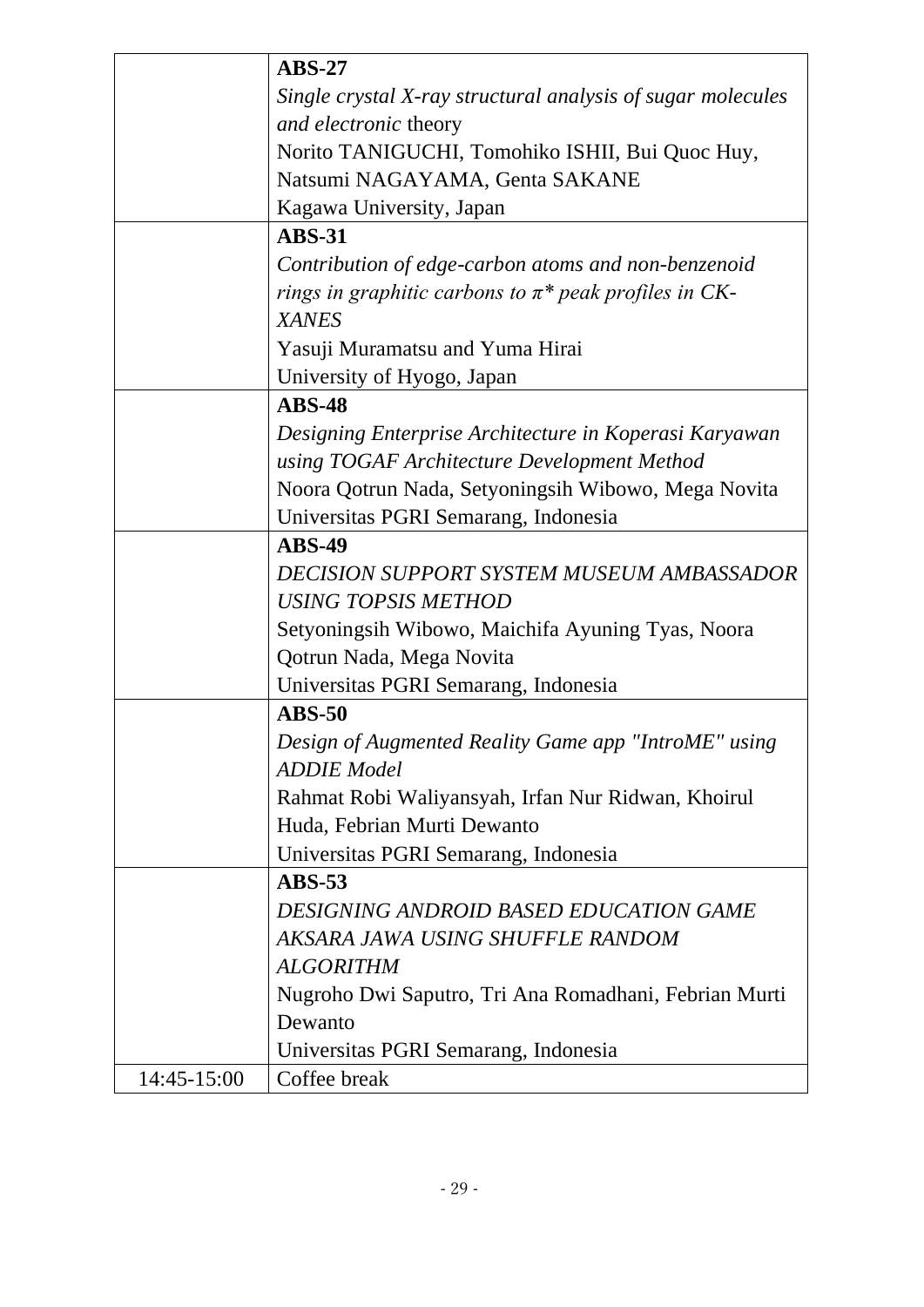| 15:00-16:30 | <b>Lecture Session 3</b>                                       |
|-------------|----------------------------------------------------------------|
|             | Moderator: Prof. Yasuji Muramatsu (University of Hyogo,        |
|             | Japan)                                                         |
| 15:00-15:45 | <b>ABS-6 (Keynote Speaker)</b>                                 |
|             | X-ray Absorption Spectroscopy and Its Simulation for Some      |
|             | <b>Metal Oxides</b>                                            |
|             | Prof. Deok-Yong Cho                                            |
|             | Chonbuk National University, South Korea                       |
| 15:45-16:30 | <b>ABS-46 (Keynote Speaker)</b>                                |
|             | Carotenoid Dynamics Free and Bound to Pigment Protein          |
|             | Complexes: The Role of the 11Bu- State                         |
|             | Prof. Ferdy Samuel Rondonuwu                                   |
|             | Satya Wacana Christian University, Indonesia                   |
| 16:30-17:30 | <b>Lecture Session 4</b>                                       |
|             | Moderator: Asst. Prof. Laily Nur Affini                        |
| 16:30-16:50 | <b>ABS-30 (Invited Speaker)</b>                                |
|             | Metal complexes with sulfur-containing ligands                 |
|             | Masahiro Mikuriya and Makoto Handa                             |
|             | Kwansei Gakuin University, Japan                               |
| 16:50-17:10 | <b>ABS-54 (Invited Speaker)</b>                                |
|             | Electronic state of sulfide-based alkali-ion conducting solid- |
|             | state electrolytes applied to all-solid-state secondary        |
|             | <i>batteries</i>                                               |
|             | Yoshiyuki Kowada, Yasukazu Akaki, Akiotoshi Hayashi,           |
|             | and Masahiro Tatsumisago                                       |
|             | Hyogo University of Teacher Education, Japan                   |
| 17:10-17:30 | <b>ABS-55 (Invited Speaker)</b>                                |
|             | Geometry and Stability of Small Gold Cluster Ions by Graph     |
|             | Theory and Hückel model                                        |
|             | Rika Sekine, Takashi Kasai, Eri Furuta, and Masaya             |
|             | Okakura                                                        |
|             | Shizuoka University, Japan                                     |
| 17:30-19:00 | <b>Break</b>                                                   |
| 19:00-21:00 | Gala dinner                                                    |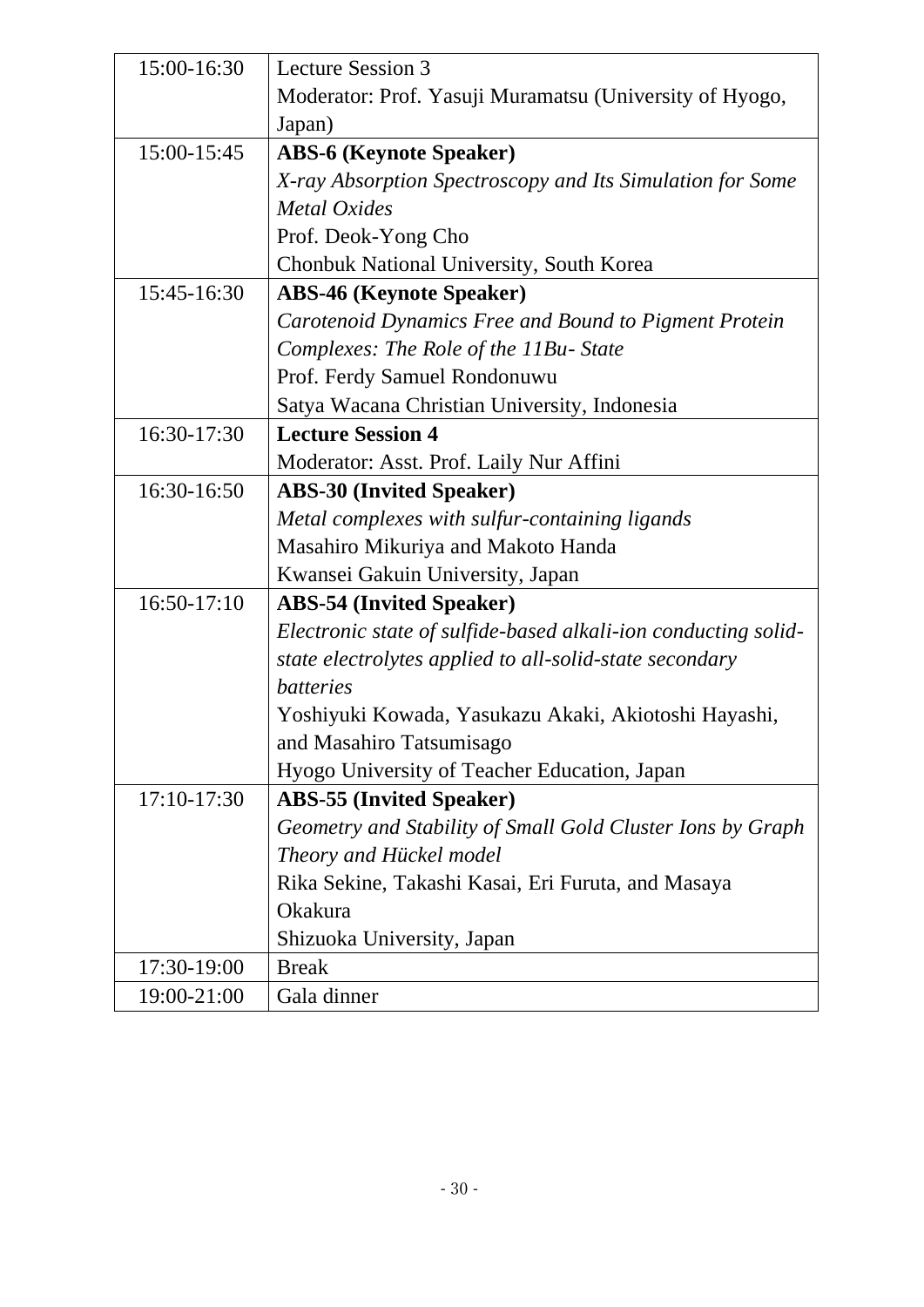| <b>Conference Day 2: September 3, 2019</b> |                                                                |
|--------------------------------------------|----------------------------------------------------------------|
|                                            | <b>Parallel room 1</b>                                         |
| 08:00-10:00                                | Moderator: Prof. Masataka Mizuno (Osaka University,            |
|                                            | Japan)                                                         |
|                                            | Asst. Moderator: Asst. Prof. Laily Nur Afini (Universitas      |
|                                            | PGRI Semarang, Indonesia)                                      |
|                                            | <b>ABS-1 (Invited Speaker)</b>                                 |
|                                            | <b>First-Principles Calculation of Laser Crystal Multiplet</b> |
| 08:00-08:20                                | Levels via Hybridized Density Functional Theory and            |
|                                            | Configuration Interaction within the OLCAO Method              |
|                                            | Dr. Benjamin Walker                                            |
|                                            | University of Missouri - Kansas City, USA                      |
|                                            | <b>ABS-8 (Invited Speaker)</b>                                 |
|                                            | Systematic First-Principles Calculations of Charge Transfer    |
|                                            | Transitions of Transition Metal Ions (Sc3+, Ti3+, V3+,         |
| 08:20-08:40                                | $Cr3+$ , Mn3+, Fe3+) in $\alpha$ -Al2O3 with Structural        |
|                                            | Optimization                                                   |
|                                            | Shota Takemura1, Mega Novita2, Kazuyoshi Ogasawara1            |
|                                            | Kwansei Gakuin University, Japan                               |
|                                            | <b>ABS-16 (Invited Speaker)</b>                                |
|                                            | Study of LCAO-MO calculation by using completely               |
| 08:40-09:00                                | numerical basis functions                                      |
|                                            | Katsumi Nakagawa                                               |
|                                            | <b>MO Basics Research</b>                                      |
|                                            | <b>ABS-13</b>                                                  |
|                                            | Lattice Relaxation Effects on the Multiplet Energies of Ruby   |
| 09:00-09:15                                | <b>Under Pressure using One-Electron Calculations</b>          |
|                                            | Mega Novita, Nur Cholifah, Kazuyoshi Ogasawara                 |
|                                            | Universitas PGRI Semarang, Indonesia, Kwansei Gakui            |
|                                            | University, Japan                                              |
|                                            | $ABS-14$                                                       |
|                                            | Optical properties of $Co3+$ doped in $\alpha$ -Al2O3 with     |
|                                            | <b>Considering Lattice Relaxation Effect</b>                   |
| 09:15-09:30                                | Mega Novita, Duwi Nuvitalia, Nur Cholifah, Kazuyoshi           |
|                                            | Ogasawara                                                      |
|                                            | Universitas PGRI Semarang, Indonesia, Kwansei Gakui            |
|                                            | University, Japan                                              |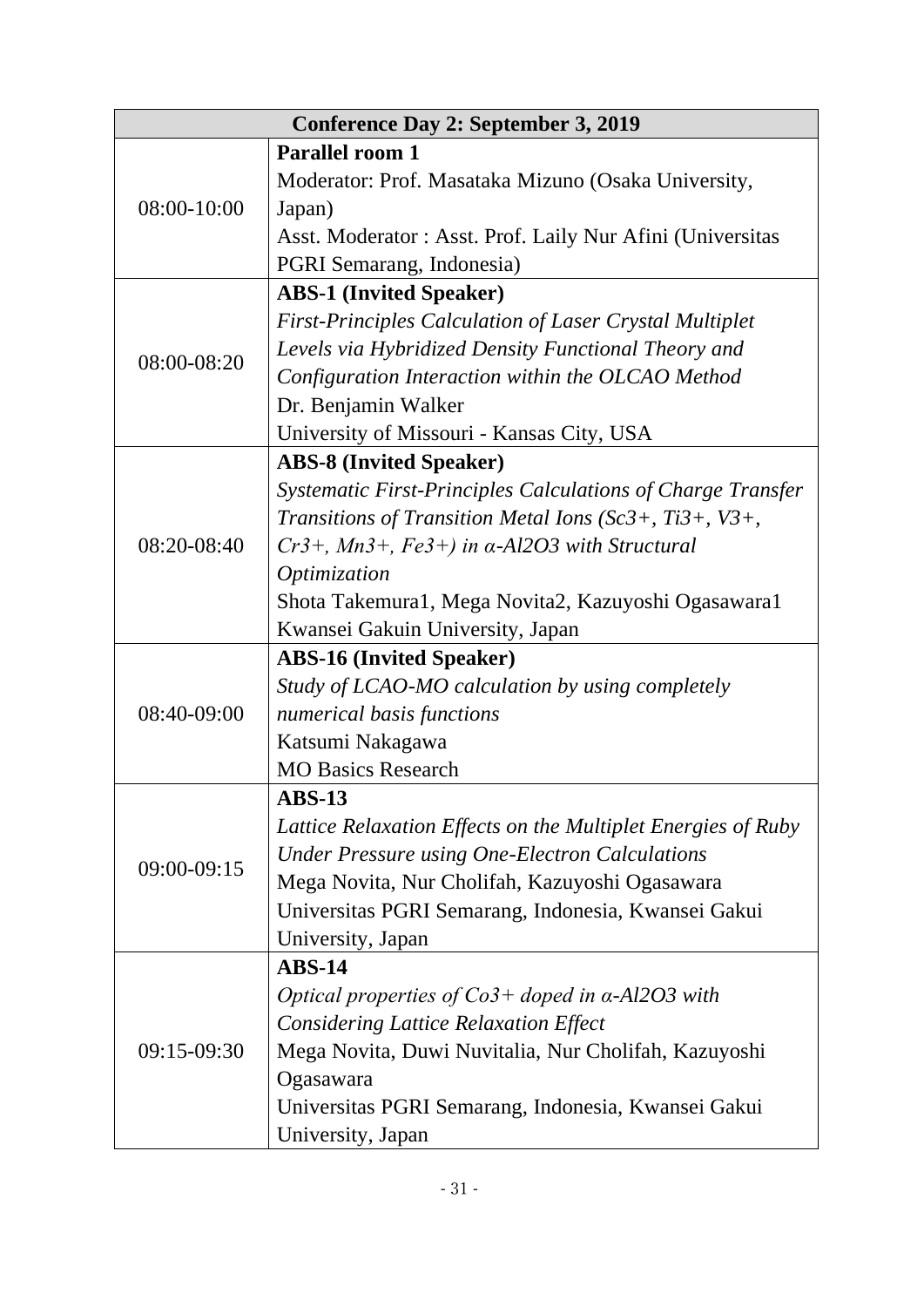|             | $ABS-15$                                                         |
|-------------|------------------------------------------------------------------|
|             | Effects of Transition Metal Doping to Cerium-Oxides in           |
|             | <b>Thermal Reduction Reaction</b>                                |
| 09:30-09:45 | Takaki Nishimura, Yuki Tsutsumi, Tomohiko Ishii, Tatsuya         |
|             | Kodama, and Genta Sakane                                         |
|             | Kagawa University, Japan                                         |
|             | <b>ABS-61</b>                                                    |
|             | <b>Extraction Sentiment Analysis Using Naive Bayes Algorithm</b> |
| 09:45-10:00 | and Reducing Noise Word Applied in Indonesian Language           |
|             | Aris Tri Jaka Harjanta, Bambang Agus Herlambang                  |
|             | Universitas PGRI Semarang, Indonesia                             |
|             | Parallel room 2                                                  |
| 08:00-10:00 | Moderator: Prof. Prompong Pienpinijtham (Chulalongkom            |
|             | University Thailand)                                             |
|             | Asst. Moderator: Dr. Muchamad Taufiq Anwar (Universitas          |
|             | Stikubank, Indonesia)                                            |
| 08:00-08:20 | <b>ABS-2 (Invited Speaker)</b>                                   |
|             | Soil decontamination by cesium-free mineralization with          |
|             | CaCl2: effect of chlorine on phase transformation of a clay      |
|             | mineral                                                          |
|             | Iwao Shimoyama                                                   |
|             | Japan Atomic Energy Agency, Japan                                |
| 08:20-08:40 | <b>ABS-7 (Invited Speaker)</b>                                   |
|             | Study on The Higher-Order Structure and Hydrogen                 |
|             | Bonding of Biodegradable Polymer by Low-Frequency                |
|             | Vibrational Spectroscopy                                         |
|             | Dian Marlina, Harumi Sato                                        |
|             | Kobe University, Japan                                           |
| 08:40-09:00 | <b>ABS-21 (Invited Speaker)</b>                                  |
|             | An elaborate response in molecular random network -              |
|             | Approach for information processing functionality-               |
|             | Megumi Akai-Kasaya                                               |
|             | Osaka University, Japan                                          |
| 09:00-09:15 | <b>ABS-11</b>                                                    |
|             | Cultivation of Oreochromis niloticus with an                     |
|             | <b>Environmentally friendly Bioflog System</b>                   |
|             | Endah Rita Sulistya Dewi, Ary Susatyo Nugroho, Maria             |
|             | Ulfah                                                            |
|             | Universitas PGRI Semarang, Indonesia                             |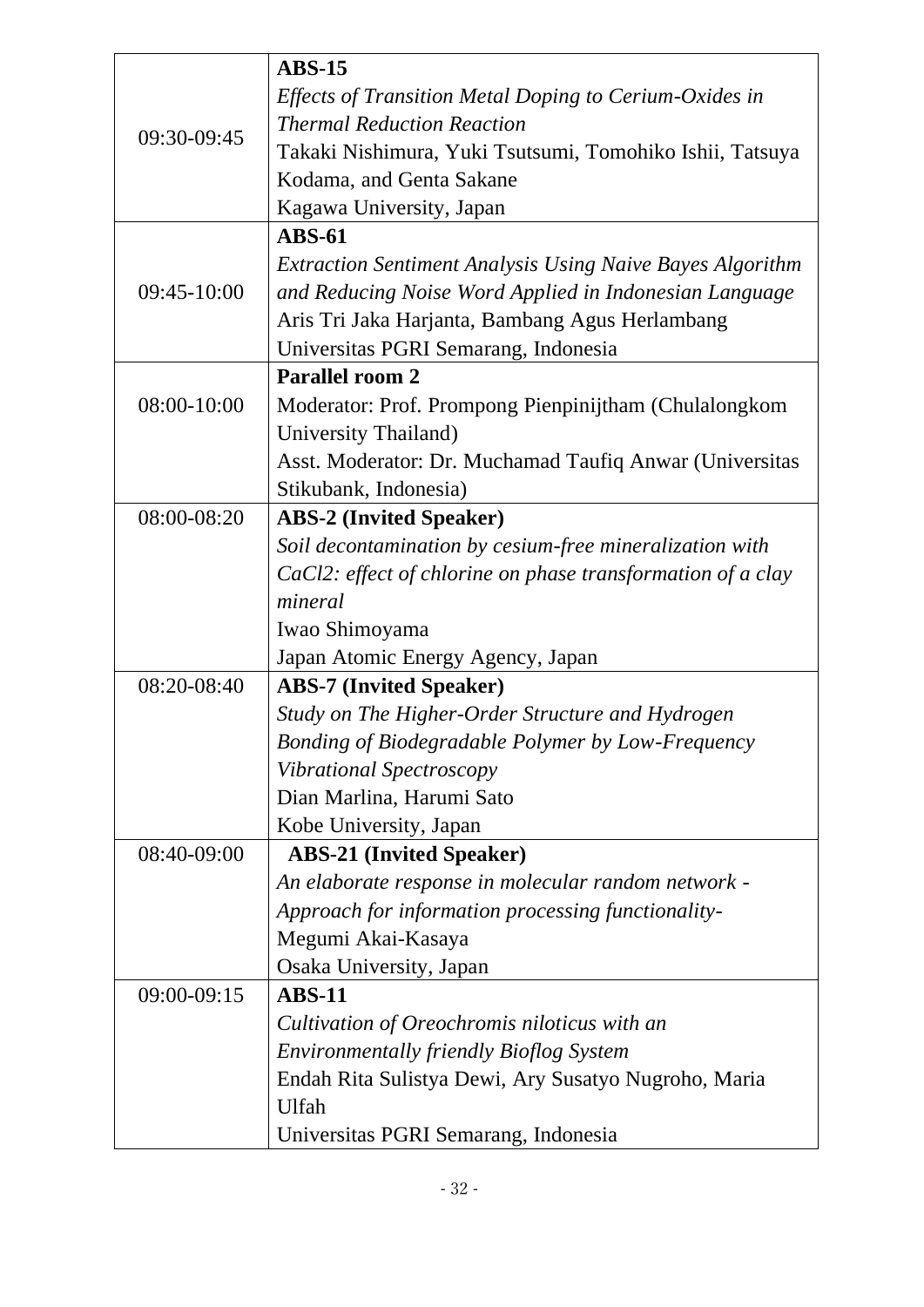| $09:15-09:30$ | $ABS-20$                                                    |
|---------------|-------------------------------------------------------------|
|               | Data Mining Application with Fuzzy Logic Method for         |
|               | Monitoring Vehicle Position Based on Android                |
|               | Munaf Ismail, Sri Arttini Dwi Prasetyowati, Ida Widihastuti |
|               | Universitas Islam Sultan Agung, Indonesia                   |
| 09:30-09:45   | <b>ABS-33</b>                                               |
|               | <b>Smart Aquaponics Design Using Internet of Things</b>     |
|               | Technology                                                  |
|               | R Hafid Hardyanto, Prahenusa Wahyu Ciptadi                  |
|               | Universitas PGRI Yogyakarta, Indonesia                      |
| $09:45-10:00$ | <b>ABS-36</b>                                               |
|               | Alternative Solutions For Determining Village Funds Using   |
|               | Weight Product Method                                       |
|               | Tri Hastono, Firdiyan Syah                                  |
|               | Universitas PGRI Yogyakarta, Indonesia                      |
| 10:00-10.15   | <b>Coffee Break</b>                                         |
| 10:00-10:30   | Preparation                                                 |
| 10:30-12:30   | Heading to Candi Borobudur                                  |
| 12:30-13:30   | Lunch                                                       |
| 13:30-18:00   | Excursion                                                   |
| 18:00-19:00   | Dinner                                                      |
| 19:00-21:00   | Heading to Grand Candi Hotel, Semarang                      |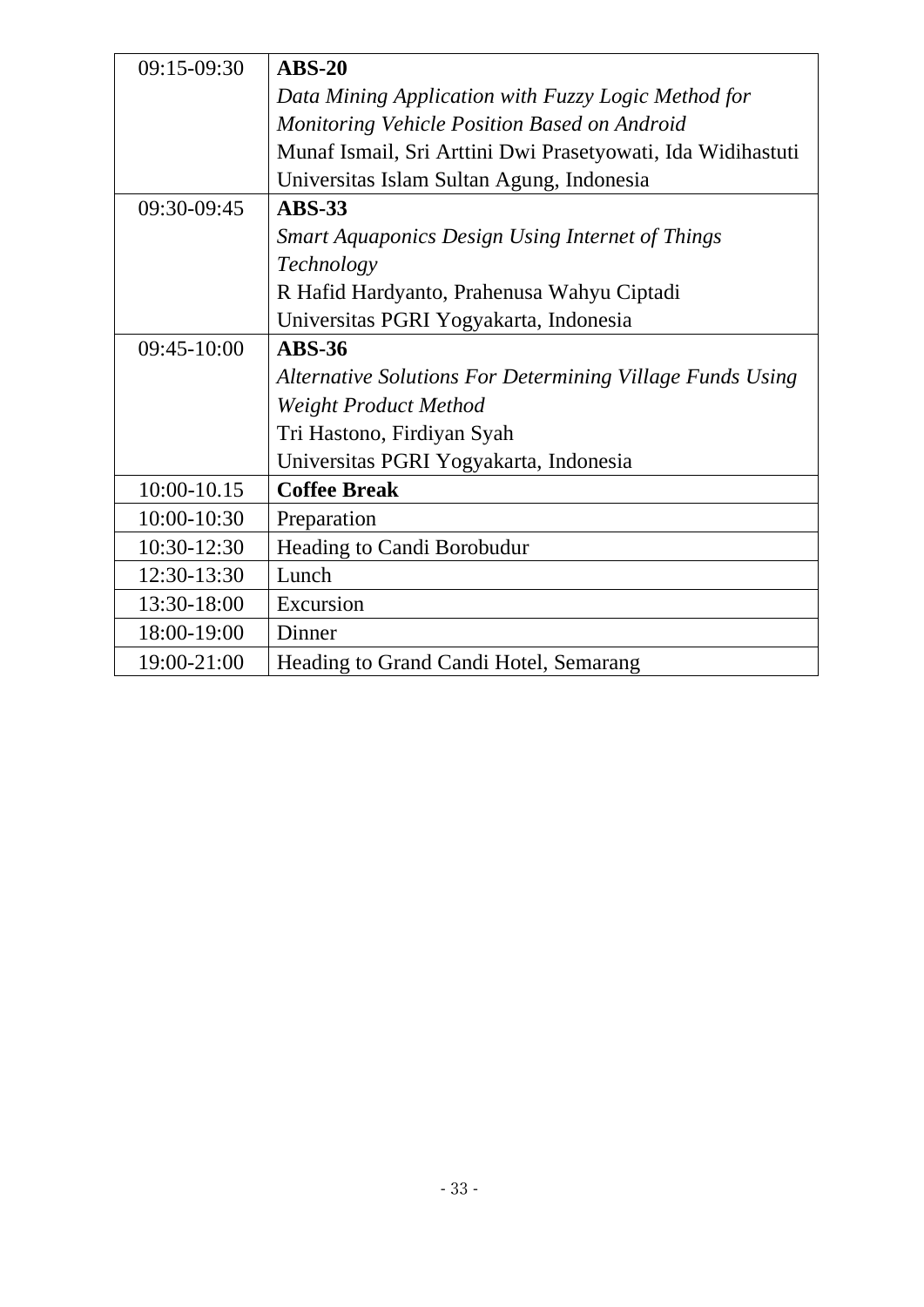|             | <b>Conference Day 3: September 4, 2019</b>               |
|-------------|----------------------------------------------------------|
| 08:00-10:45 | Parallel room 1                                          |
|             | Moderator: Prof. Katsumi Nakagawa (MO Basic Research,    |
|             | Japan)                                                   |
|             | Asst. Moderator: Dr. Dyah Nugrahani (Universitas PGRI    |
|             | Semarang, Indonesia)                                     |
| 08:00-08:20 | <b>ABS-34 (Invited Speaker)</b>                          |
|             | Stability of carbon-vacancy complexes in $\alpha$ -Fe    |
|             | Masataka Mizuno, Waka Yamada, Kazuki Sugita, Hideki      |
|             | Araki                                                    |
|             | Osaka University, Japan                                  |
| 08:20-08:40 | <b>ABS-37 (Invited Speaker)</b>                          |
|             | DESIGN OF ELECTRICITY ENERGY SOURCES IN                  |
|             | SEMARANG PGRI UNIVERSITY USING OFF-GRID                  |
|             | <b>SOLAR PANEL SYSTEMS</b>                               |
|             | Adhi Kusmantoro, Mega Novita, Th.Indriati Wardani        |
|             | Universitas PGRI Semarang, Indonesia                     |
| 08:40-09:00 | <b>ABS-38 (Invited Speaker)</b>                          |
|             | Novel shape analysis method for single bioparticles in   |
|             | <i>aqueous solutions</i>                                 |
|             | Sou Ryuzaki, Makusu Tsutsui, Masateru Taniguchi          |
|             | Kyushu University, Japan                                 |
| 09:00-09:15 | Coffee break                                             |
|             | $ABS-41$                                                 |
|             | BIOCONVERSION ON WASTEWATER OF SOYBEAN                   |
|             | USING MICROBIAL FUEL CELL                                |
| 09:15-09:30 | Yohanes A Cahyono, Tilana Madurani, Widya F Azzahra      |
|             | and Retno A. S. Lestari                                  |
|             | Universitas 17 Agustus 1945 Semarang, Indonesia          |
| 09:30-09:45 | $ABS-44$                                                 |
|             | Potential of Ketapang Seed Oil (Terminalia catappa Linn) |
|             | as Basic Material Mono-diglyceride Biodegradable         |
|             | Surfactant                                               |
|             | Ery Fatarina Purwaningtyas, Khoir Fadilah                |
|             | Universitas 17 Agustus 1945 Semarang, Indonesia          |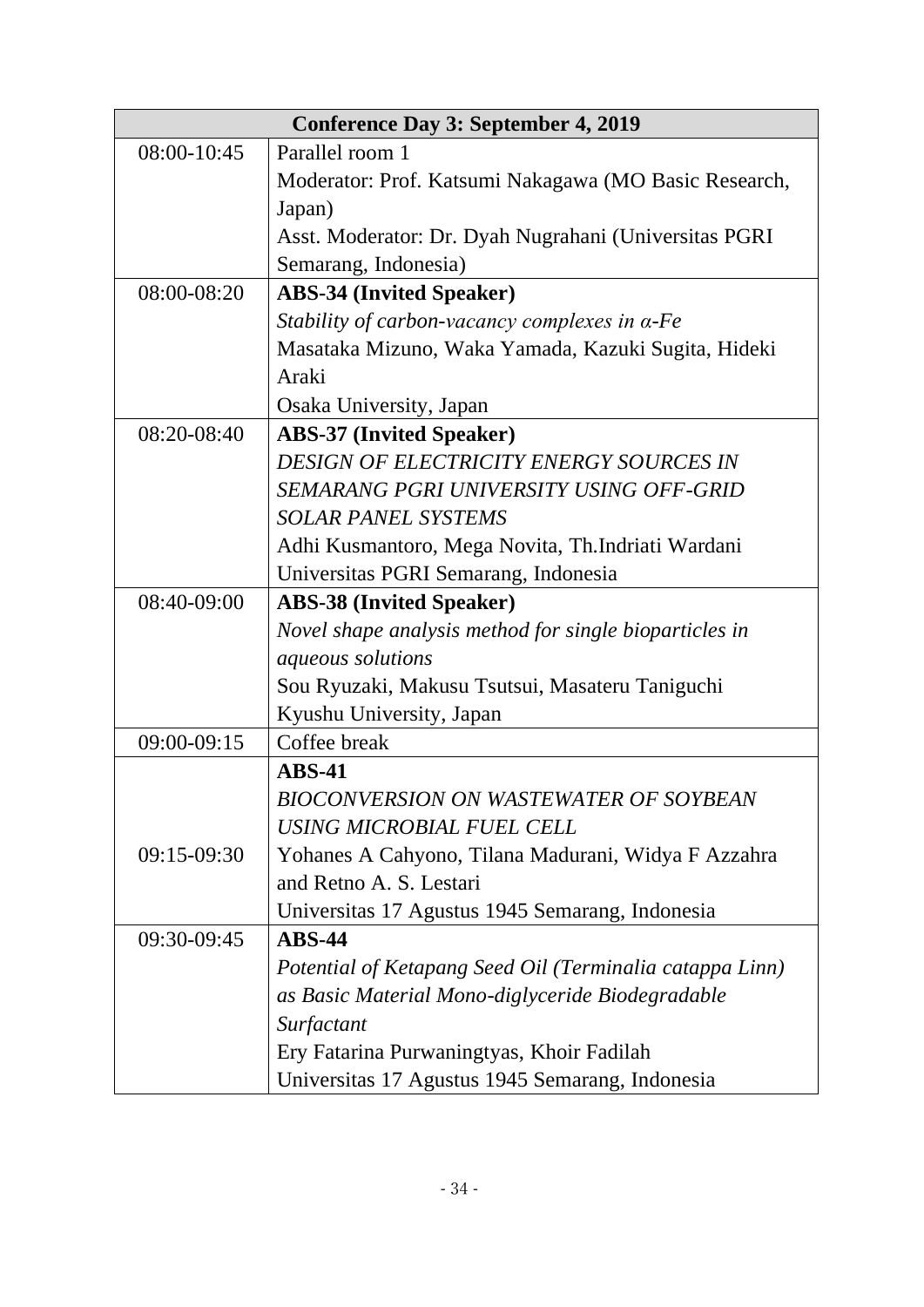| 09:45-10:00     | $ABS-45$                                                                     |
|-----------------|------------------------------------------------------------------------------|
|                 | <b>BIOPLASTIC FROM JACKFRUIT SEEDS AND RICE</b>                              |
|                 | <b>WASTE</b>                                                                 |
|                 | Retno A.S. Lestari, Mega Kasmiyatun, Kevin Dermawan,                         |
|                 | Alfia N. Aini, Nur Riyati, Finka R. Putri                                    |
|                 | Universitas 17 Agustus 1945 Semarang, Indonesia                              |
| 10:00-10:15     | $ABS-52$                                                                     |
|                 | The Multi-agents System for Job Recommender System                           |
|                 | Meilany Nonsi Tentua, Azhari SN, Aina Musdholifah                            |
|                 | Universitas PGRI Yogyakarta, Indonesia                                       |
| $10:15 - 10:30$ | $ABS-62$                                                                     |
|                 | The Effect Of Decomposer Microorganism Additions On The                      |
|                 | Natural Hydroponic Technology (Nht) Systems Of Pakcoi                        |
|                 | Growth                                                                       |
|                 | Ary Susatyo Nugroho <sup>1</sup> , Endah Rita S. Dewi <sup>2</sup> , M. Anas |
|                 | Dzakiy <sup>3</sup>                                                          |
|                 | Program Studi Pendidikan Biologi FPMIPATI Universitas                        |
|                 | <b>PGRI</b> Semarang                                                         |
| 10:30-10:45     | <b>ABS-58</b>                                                                |
|                 | Interaction Analysis Application of Arduino Industrial                       |
|                 | <b>Automation Trainer Based on Project to Improve Cognitive</b>              |
|                 | Ability and Bodily Kinesthetic Ability                                       |
|                 | Ir. Sulistyaning Kartikawati, MM, M.Pd., Sekreningsih Nita,                  |
|                 | S.Kom, MT.                                                                   |
|                 | Universitas PGRI Madiun, Indonesia                                           |
| 08:00-10:45     | <b>Parallel room 2</b>                                                       |
|                 | Moderator: Dr. Benjamin Walker (University of Missouri -                     |
|                 | Kansas City)                                                                 |
|                 | Asst. Moderator: Dr. Dian Marlina (Kobe University, Japan)                   |
| 08:00-08:20     | <b>ABS-28 (Invited Speaker)</b>                                              |
|                 | Structural changes in graphene oxide induced by silver                       |
|                 | nanoparticles - TERS study                                                   |
|                 | Prompong Pienpinijtham, Sanpon Vantasin, Oraporn Wong-                       |
|                 | u-ra, Yasutaka Kitahama, Sanong Ekgasit and Yukihiro                         |
|                 | Ozaki                                                                        |
|                 | Chulalongkom University Thailand                                             |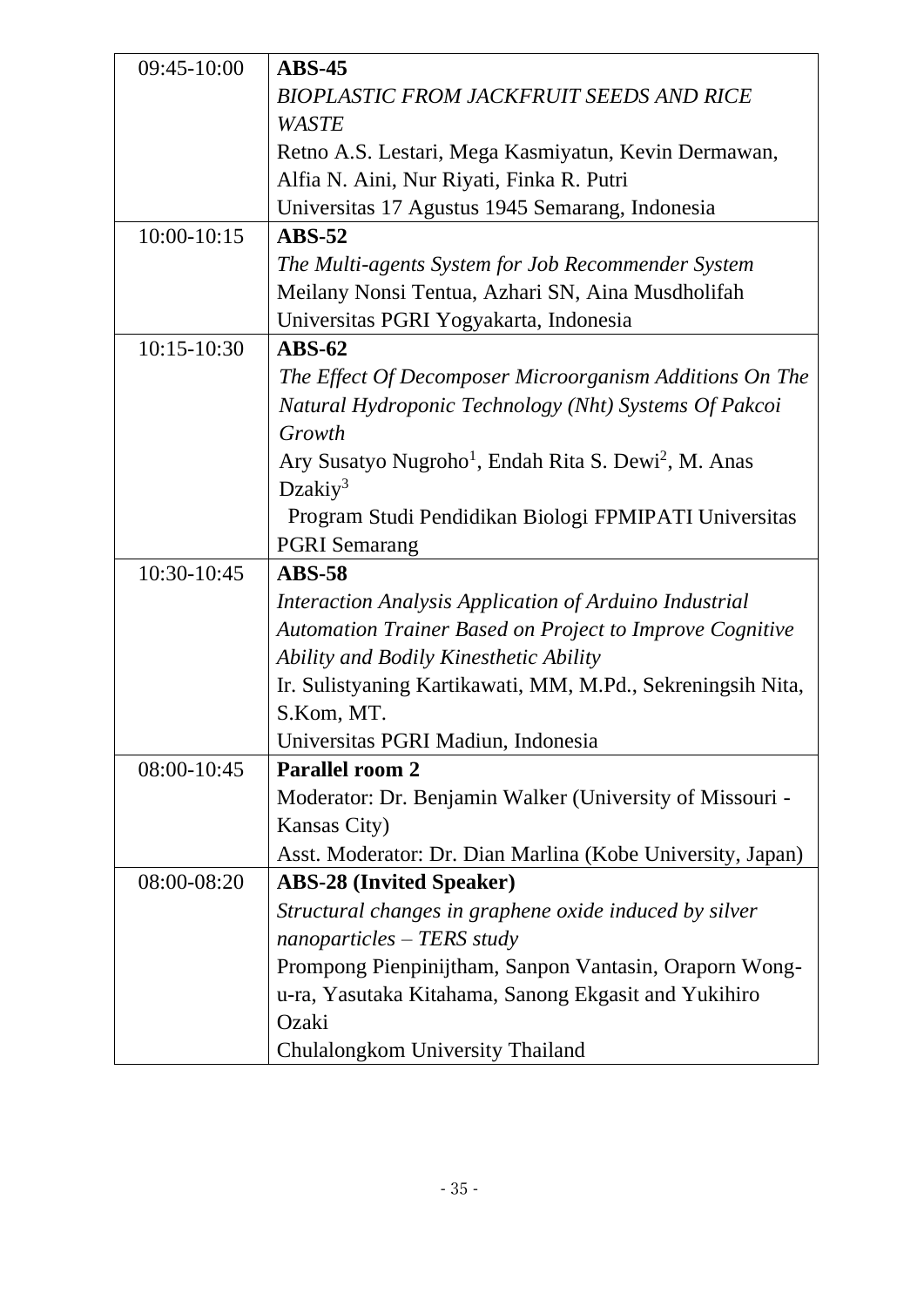| 08:20-08:40     | <b>ABS-51 (Invited Speaker)</b>                             |
|-----------------|-------------------------------------------------------------|
|                 | Phosphorus recovery through crystallization of struvite     |
|                 | (MgNH4PO4.6H2O): From basic research to applications        |
|                 | <b>Stefanus Muryanto</b>                                    |
|                 | Universitas 17 Agustus 1945 Semarang, Indonesia             |
| 08:40-09:00     | <b>ABS-57 (Invited Speaker)</b>                             |
|                 | THE EFFECT OF CHLORIDE ACID (HCL)                           |
|                 | CONCENTRATION AND FERMENTATION ON                           |
|                 | <b>BIOETHANOL LEVELS FROM BREADFRUIT (Artocarpus</b>        |
|                 | Artilis) SUBSTRATE                                          |
|                 | Nasrul Rofiah Hidayati                                      |
|                 | Universitas PGRI Madiun                                     |
| 09:00-09:15     | Coffee break                                                |
| 09:15-09:30     | <b>ABS-39</b>                                               |
|                 | Design of Product Monitoring System using Internet of       |
|                 | Things Technology for Smart Manufacturing                   |
|                 | Marti Widya Sari, Herianto, IGB Budi Dharma, Alva Edy       |
|                 | Tontowi                                                     |
|                 | Universitas PGRI Yogyakarta, Indonesia                      |
| 09:30-09:45     | $ABS-40$                                                    |
|                 | A Novel and Fast Memory Perturbation Method to Increase     |
|                 | <b>Exploration in Particle Swarm Optimization Algorithm</b> |
|                 | Eri Zuliarso, Muchamad Taufiq Anwar, Kristophorus           |
|                 | Hadiono, Iswatun Chasanah Universitas Stikubank,            |
|                 | Indonesia                                                   |
| 09:45-10:00     | $ABS-43$                                                    |
|                 | Internet of Things (IOT) with Cloud Computing and           |
|                 | Machine to Machine (M2M) communication in Aquaponics        |
|                 | <b>Farming Systems</b>                                      |
|                 | Prahenusa Wahyu Cipadi, R.Hafid Hardyanto                   |
|                 |                                                             |
| $10:00 - 10:15$ | $ABS-47$                                                    |
|                 | Detecting Hoaxes in Indonesian News Using TF-IDF and K      |
|                 | <b>Nearest Neighbor</b>                                     |
|                 | Muchamad Taufiq Anwar, Edy Winarno, Iswatun Chasanah        |
|                 | Universitas Stikubank, Indonesia                            |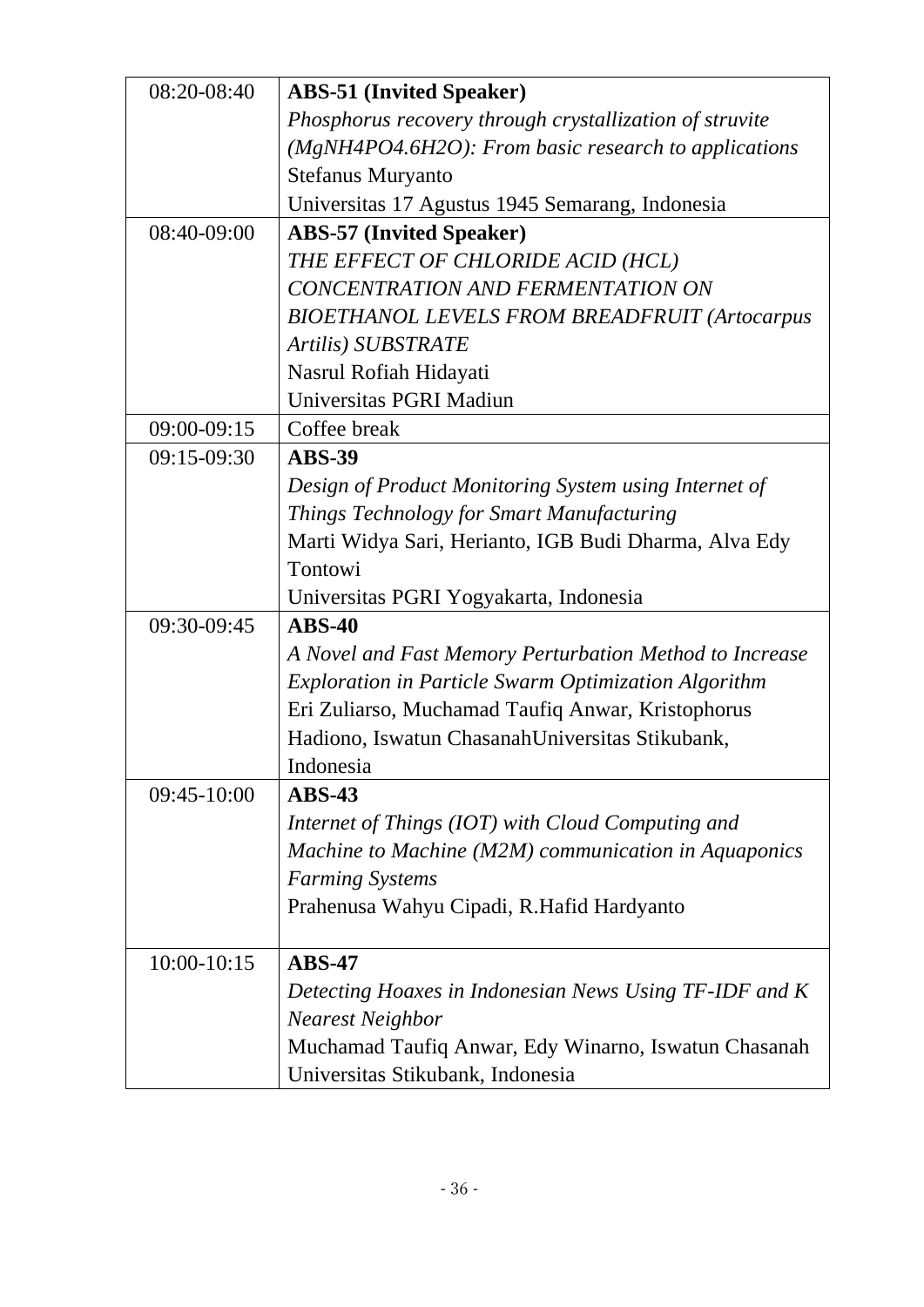| $10:15-10:30$ | <b>ABS-59</b>                                              |  |  |  |  |  |
|---------------|------------------------------------------------------------|--|--|--|--|--|
|               | ANALYSIS OF THE IMPACT NARRATIVE ALGORITHM                 |  |  |  |  |  |
|               | METHOD, PSEUDOCODE AND FLOWCHART TOWARDS                   |  |  |  |  |  |
|               | STUDENTS UNDERSTANDING OF THE PROGRAMMING                  |  |  |  |  |  |
|               | <b>ALGORITHM COURSES</b>                                   |  |  |  |  |  |
|               | Sekreningsih Nita, Sulistyaning Kartikawati                |  |  |  |  |  |
|               | Universitas PGRI Madiun, Indonesia                         |  |  |  |  |  |
| 10:30-10:45   | $ABS-60$                                                   |  |  |  |  |  |
|               | <b>Prediction of The Number Job Seeker Using</b>           |  |  |  |  |  |
|               | <b>Backpropagation Neural Network Method</b>               |  |  |  |  |  |
|               | Khoiriya Latifah, Agung Handayanto, Anita Rahayu           |  |  |  |  |  |
|               | Universitas PGRI Semarang, Indonesia                       |  |  |  |  |  |
| 10:45-11:00   | Coffee break                                               |  |  |  |  |  |
|               | <b>Closing Ceremony</b>                                    |  |  |  |  |  |
| 11:00-12:00   | Moderator: Dr. Dyah Nugrahani (Universitas<br><b>PGRI</b>  |  |  |  |  |  |
|               | Semarang, Indonesia)                                       |  |  |  |  |  |
|               | $DV$ -X $\alpha$ meeting                                   |  |  |  |  |  |
| 11:00-11:35   | Prof. Yoshiyuki Kowada (Hyogo University of Teacher        |  |  |  |  |  |
|               | Education, Japan)                                          |  |  |  |  |  |
|               | Awards                                                     |  |  |  |  |  |
| 11:35-11:55   | Prof. Katsumi Nakagawa (MO Basic Research, Japan)          |  |  |  |  |  |
|               | Closing statement                                          |  |  |  |  |  |
| 11:55-12:00   | Mega Novita, S.Si., M.Si., M.Nat.Sc., Ph.D (Chairperson of |  |  |  |  |  |
|               | ICDM 2019, Universitas PGRI Semarang, Indonesia)           |  |  |  |  |  |
| 12:00-13:00   | Lunch                                                      |  |  |  |  |  |